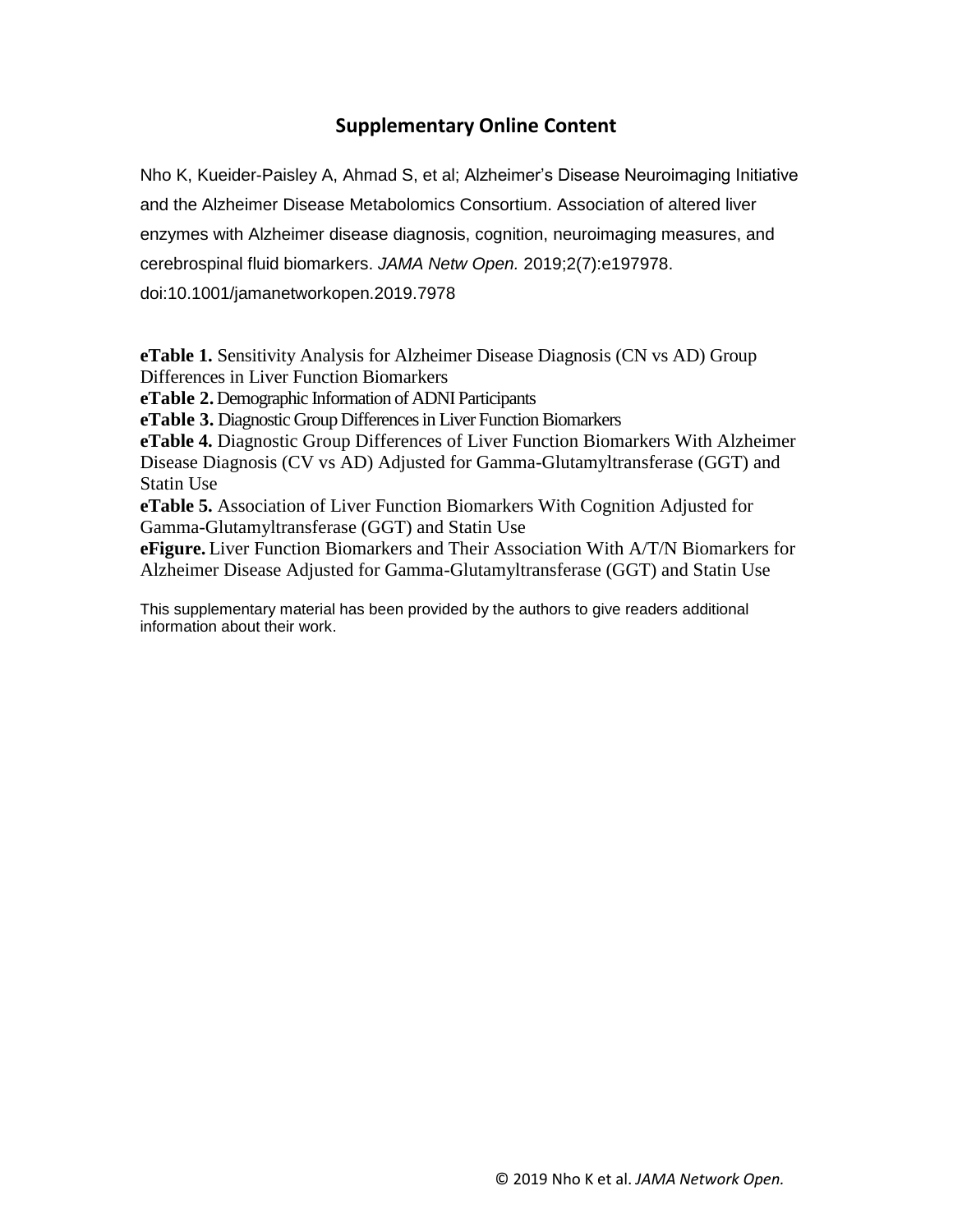**eTable 1.** Sensitivity Analysis for Alzheimer Disease Diagnosis (CN vs AD) Group Differences in Liver Function Biomarkers

| Liver function marker       |             | excluding outliers |                       | keeping outliers |               |                       |  |
|-----------------------------|-------------|--------------------|-----------------------|------------------|---------------|-----------------------|--|
|                             | <b>Odds</b> | 95% CI             | Corrected             | <b>Odds</b>      |               | <b>Corrected</b>      |  |
|                             | Ratio       |                    | P Value               | Ratio            | 95% CI        | P Value               |  |
| <b>Albumin</b>              | 5.789       | 0.040,843.993      | $4.90 \times 10^{-1}$ | 5.789            | 0.040,843.993 | $4.90 \times 10^{-1}$ |  |
| <b>Alkaline Phosphatase</b> | 3.620       | 0.844,15.529       | $1.25 \times 10^{-1}$ | 3.620            | 0.844,15.529  | $1.25 \times 10^{-1}$ |  |
| <b>ALT</b>                  | 0.133       | 0.042,0.422        | $3.63 \times 10^{-3}$ | 0.120            | 0.039,0.374   | $2.55 \times 10^{-3}$ |  |
| <b>AST</b>                  | 0.229       | 0.045,1.175        | $1.25 \times 10^{-1}$ | 0.203            | 0.041,1.021   | $1.06 \times 10^{-1}$ |  |
| <b>AST:ALT</b>              | 7.932       | 1.673,37.617       | $2.73 \times 10^{-2}$ | 9.815            | 2.156,44.670  | $9.41 \times 10^{-3}$ |  |
| <b>Total Bilirubin</b>      | 1.405       | 0.585,3.377        | $4.90 \times 10^{-1}$ | 1.405            | 0.585,3.377   | $4.90 \times 10^{-1}$ |  |

*Abbreviations*: AST: Aspartate aminotransferase; ALT: alanine aminotransferase. Age, sex, body mass index, and *APOE* ε4 status included as covariates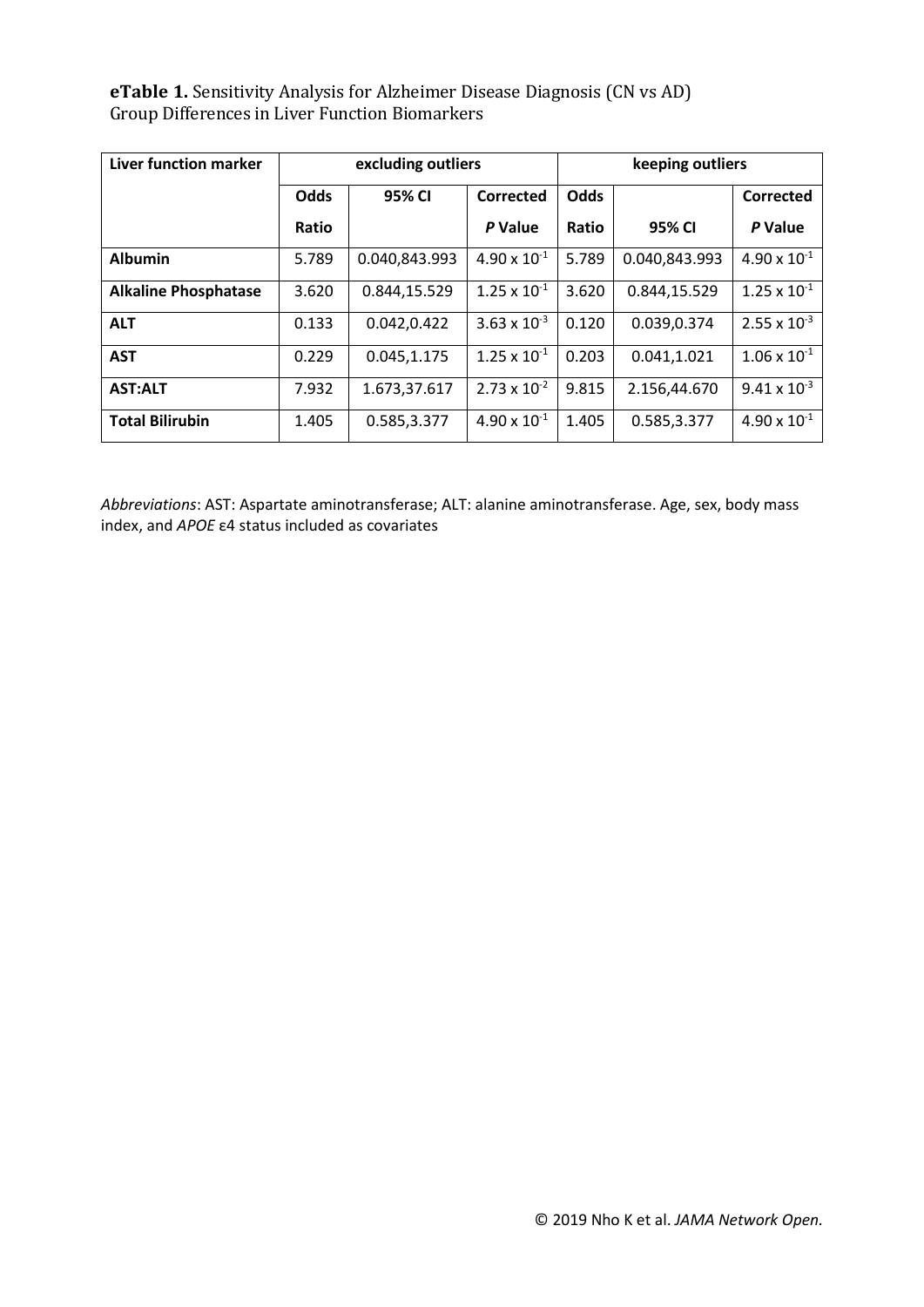**eTable 2.**Demographic Information of ADNI Participants

| Variable                            | <b>CN</b>   | <b>SMC</b>  | <b>EMCI</b> | <b>LMCI</b>   | <b>AD</b>     | P Value                 |
|-------------------------------------|-------------|-------------|-------------|---------------|---------------|-------------------------|
|                                     | $(N=407)$   | $(N=20)$    | $(N=298)$   | $(N=544)$     | $(N=312)$     |                         |
| Age (years)                         | 74.5(5.7)   | 71.6(5.1)   | 70.9(7.4)   | 73.5(7.6)     | 74.6(7.7)     | 1.94x10                 |
|                                     |             |             |             |               |               | 11                      |
| Sex: (Male/Female)                  | 206/201     | 10/10       | 166/132     | 331/213       | 171/141       | $3.35x10^{-2}$          |
| <b>Education (years)</b>            | 16.3(2.7)   | 16.8(2.2)   | 16.0(2.6)   | 15.9(3.0)     | 15.1(3.0)     | $1.59x10^{-6}$          |
| BMI ( $\text{Kg/M}^2$ )             | 27.4(4.5)   | 29.3(4.6)   | 28.4(5.3)   | 26.9(4.3)     | 26.1(4.4)     | $6.94x10^{-9}$          |
| APOE $\epsilon$ 4 status (0/1)      | 294/113     | 15/5        | 169/129     | 249/295       | 98/214        | $< 2.20 \times 10^{-7}$ |
|                                     |             |             |             |               |               | 16                      |
| Albumin (g/dL)                      | 4.09(0.31)  | 3.94(0.25)  | 4.10(0.29)  | 4.14(0.32)    | 4.11(0.32)    | $1.29x10^{-2}$          |
| Alkaline phosphatase (U/L)          | 75.3 (20.7) | 74.4 (14.1) | 71.1(17.9)  | 74.9 (22.4)   | 76.2 (19.2)   | $2.09x10^{-2}$          |
| <b>ALT (U/L)</b>                    | 21.5(8.4)   | 24.2(6.6)   | 22.2(9.3)   | 20.7(8.0)     | 19.5(7.0)     | $5.44x10^{-5}$          |
| AST (U/L)                           | 24.3(6.2)   | 25.2(8.0)   | 24.7(7.4)   | 24.1(6.1)     | 23.7(6.3)     | $4.66x10^{-1}$          |
| <b>AST:ALT</b>                      | 1.22(0.32)  | 1.06(0.22)  | 1.18(0.31)  | 1.25(0.31)    | 1.29(0.35)    | $1.22 \times 10^{-5}$   |
| Total bilirubin (mg/dL)             | 0.52(0.26)  | 0.44(0.14)  | 0.54(0.28)  | 0.53(0.24)    | 0.56(0.30)    | $3.02x10^{-1}$          |
| <b>Memory composite score</b>       | 0.94(0.53)  | 0.99(0.57)  | 0.53(0.49)  | $-0.04(0.57)$ | $-0.77(0.54)$ | $< 2.20 \times 10^{-7}$ |
|                                     |             |             |             |               |               | 16                      |
| <b>Executive function composite</b> | 0.75(0.71)  | 0.82(0.64)  | 0.47(0.76)  | 0.01(0.80)    | $-0.88(0.82)$ | < 2.20x < 1             |
| score                               |             |             |             |               |               | $0^{-16}$               |

Abbreviations: AD: Alzheimer's Disease; ALT: alanine aminotransferase; AST: Aspartate aminotransferase; BMI: Body Mass Index; CN: Cognitively Normal; EMCI: early mild cognitive impairment; LMCI: late MCI; SMC: subjective memory concerns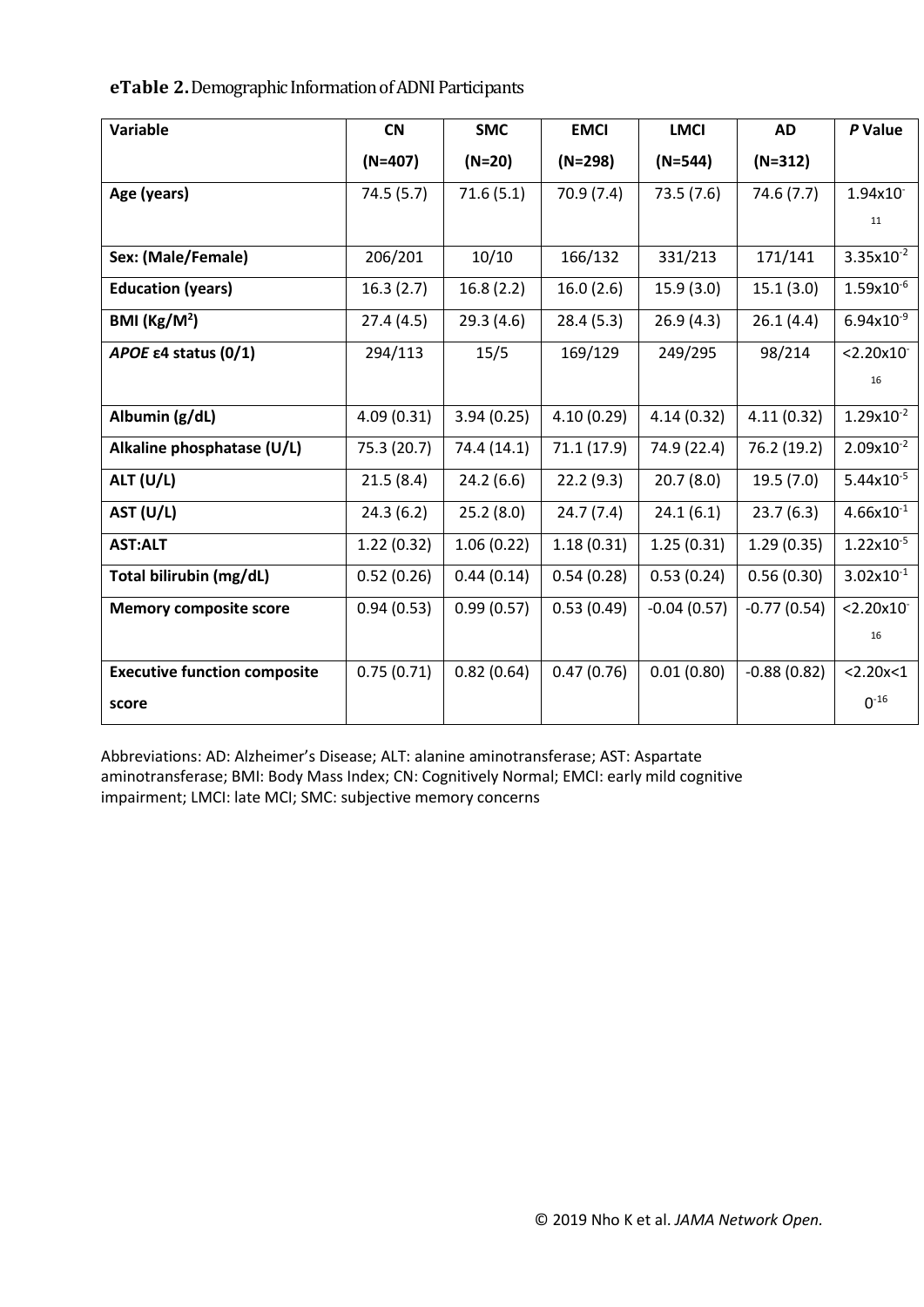| <b>Liver function marker</b>   | <b>CN vs EMCI</b> |             |             | <b>CN vs LMCI</b> | <b>CN vs AD</b> |             |  |
|--------------------------------|-------------------|-------------|-------------|-------------------|-----------------|-------------|--|
|                                | <b>Odds</b>       | 95% CI      | <b>Odds</b> |                   | <b>Odds</b>     |             |  |
|                                | <b>Ratio</b>      |             | Ratio       | 95% CI            | Ratio           | 95% CI      |  |
| Albumin (g/dL)                 | 0.811             | 0.006,117.8 | 19.623      | 0.333,1156.4      | 5.789           | 0.040,844.0 |  |
| <b>Alkaline Phosphatase</b>    | 0.144             | 0.035,0.588 | 0.883       | 0.290,2.694       | 3.620           | 0.844,15.53 |  |
| (U/L)                          |                   |             |             |                   |                 |             |  |
| ALT (U/L)                      | 0.561             | 0.196,1.604 | 0.291       | 0.112,0.755       | 0.133           | 0.042,0.422 |  |
| AST (U/L)                      | 0.742             | 0.170,3.230 | 0.393       | 0.102,1.506       | 0.229           | 0.045,1.175 |  |
| <b>AST:ALT</b>                 | 1.240             | 0.278,5.540 | 3.783       | 0.995,14.38       | 7.932           | 1.673,37.62 |  |
| <b>Total Bilirubin (mg/dL)</b> | 1.319             | 0.556,3.133 | 0.887       | 0.417,1.886       | 1.405           | 0.585,3.377 |  |

**eTable 3.** Diagnostic Group Differences in Liver Function Biomarkers

Abbreviations: AD: Alzheimer's Disease; ALT: alanine aminotransferase; AST: Aspartate aminotransferase; BMI: Body Mass Index; CN: Cognitively Normal; EMCI: early mild cognitive impairment; LMCI: late MCI. Age, sex, body mass index, and APOE ε4 status were included as covariates.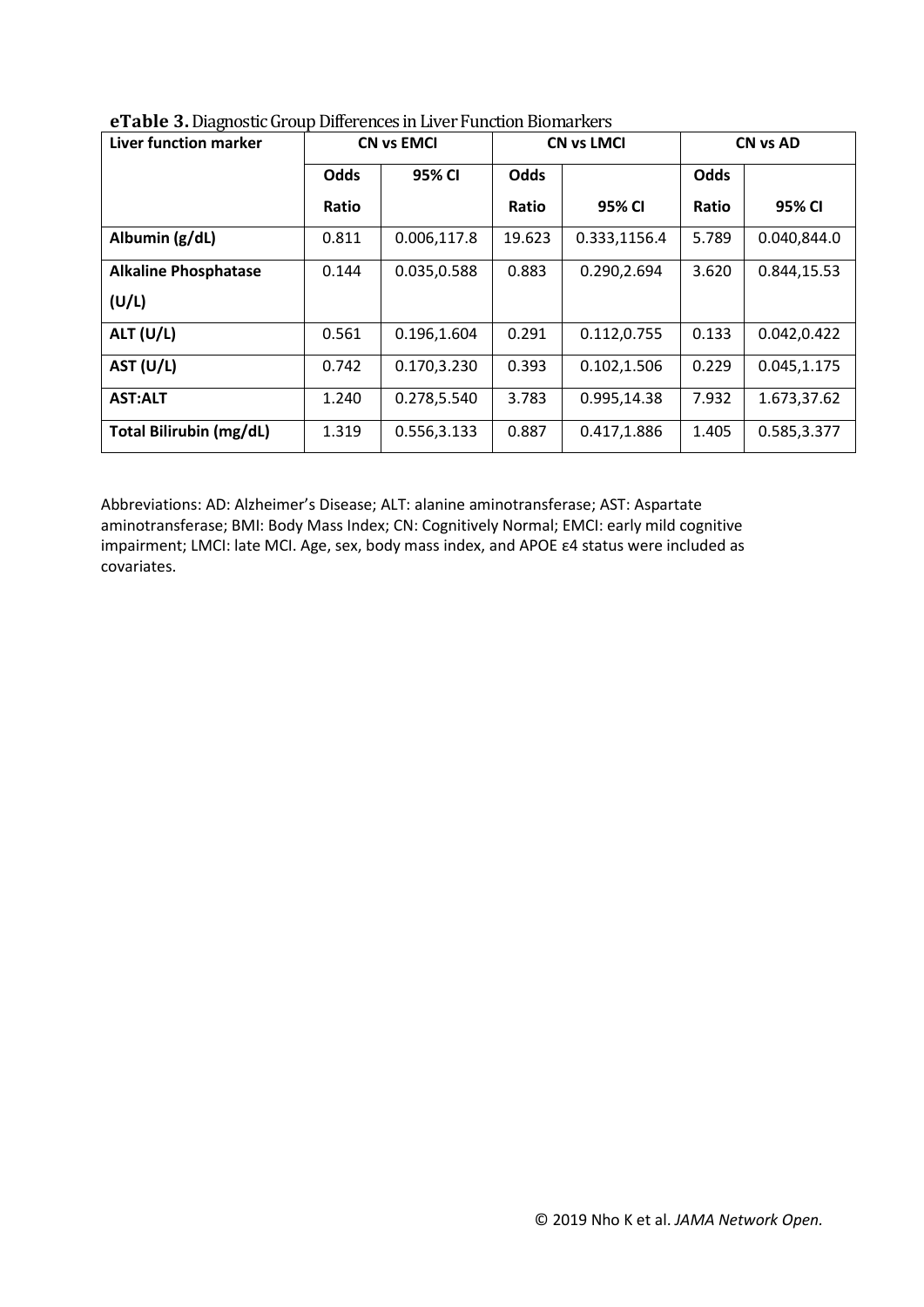**eTable 4.** Diagnostic Group Differences of Liver Function Biomarkers With Alzheimer Disease Diagnosis (CV vs AD) Adjusted for Gamma-Glutamyltransferase (GGT) and Statin Use

| Liver function marker          | <b>Odds Ratio</b> | 95% CI       | <b>Corrected P Value</b> |
|--------------------------------|-------------------|--------------|--------------------------|
| Albumin (g/dL)                 | 5.595             | 0.037, 840.4 | $5.01 \times 10^{-1}$    |
| Alkaline Phosphatase (U/L)     | 4.296             | 0.982, 18.79 | $1.06 \times 10^{-1}$    |
| ALT $(U/L)$                    | 0.112             | 0.032, 0.386 | $3.16 \times 10^{-3}$    |
| AST (U/L)                      | 0.246             | 0.045, 1.348 | $1.59 \times 10^{-1}$    |
| <b>AST:ALT</b>                 | 8.580             | 1.713, 42.98 | $2.68 \times 10^{-2}$    |
| <b>Total Bilirubin (mg/dL)</b> | 1.461             | 0.603, 3.539 | $4.82 \times 10^{-1}$    |

*Abbreviations*: AST: Aspartate aminotransferase; ALT: alanine aminotransferase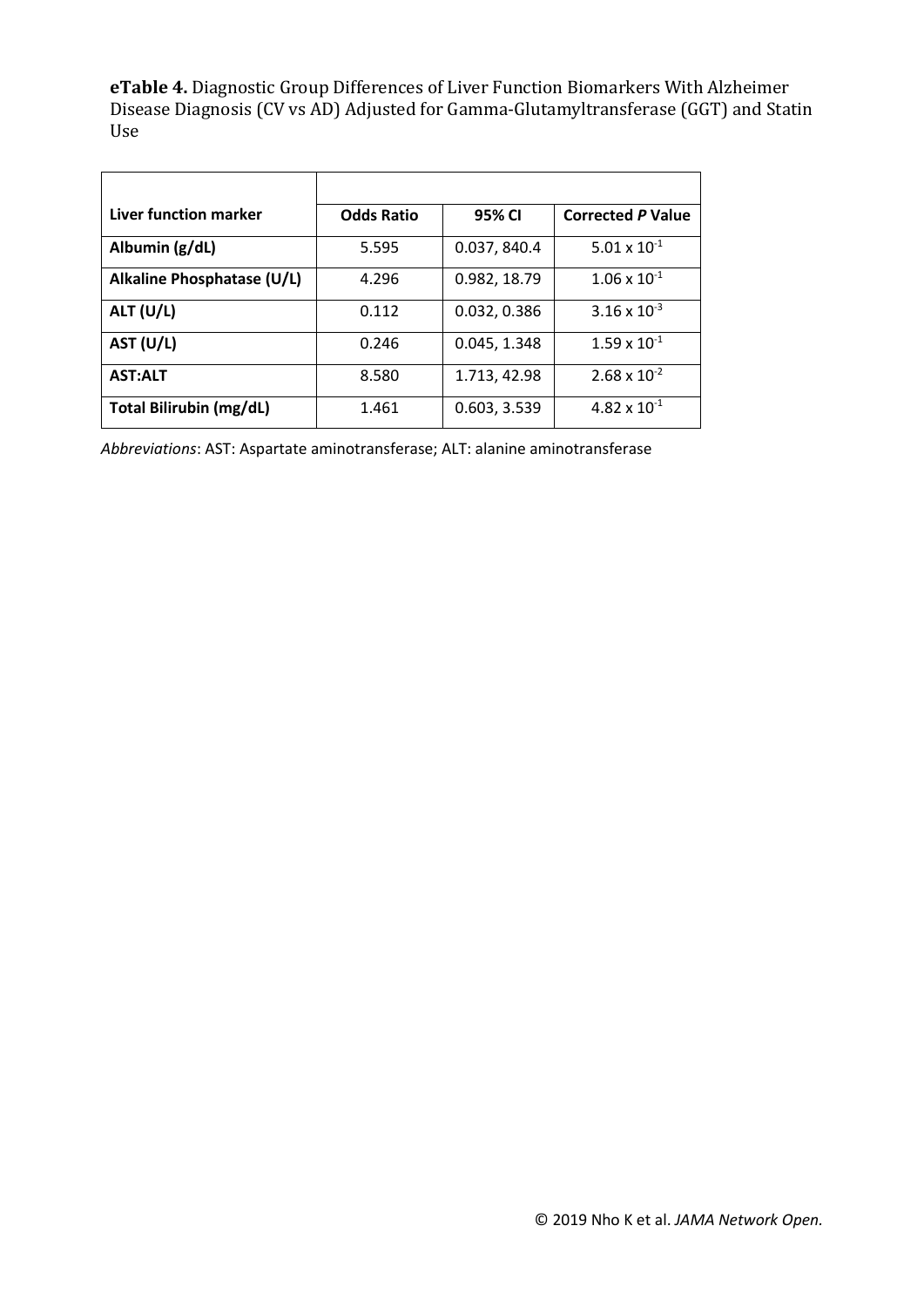**eTable 5.** Association of Liver Function Biomarkers With Cognition Adjusted for Gamma-Glutamyltransferase (GGT) and Statin Use

|                                | <b>Memory</b> |           |                                | <b>Executive function</b> |           |                       |  |
|--------------------------------|---------------|-----------|--------------------------------|---------------------------|-----------|-----------------------|--|
| Liver function markers         | β             | <b>SE</b> | <b>Corrected P</b>             | β                         | <b>SE</b> | <b>Corrected P</b>    |  |
|                                |               |           | Value                          |                           |           | Value                 |  |
| Albumin (g/dL)                 | $-0.843$      | 0.578     | $1.93 \times 10^{-1}$          | $-0.238$                  | 0.691     | $7.31 \times 10^{-1}$ |  |
| <b>Alkaline Phosphatase</b>    | $-0.427$      | 0.163     | $1.51 \times 10^{-2}$          | $-0.607$                  | 0.194     | 5.52 x $10^{-3}$      |  |
| (U/L)                          |               |           |                                |                           |           |                       |  |
| ALT (U/L)                      | 0.476         | 0.139     | $3.62 \times 10^{-3}$          | 0.733                     | 0.165     | $1.18 \times 10^{-4}$ |  |
| AST (U/L)                      | 0.366         | 0.187     | 7.62 $\times$ 10 <sup>-2</sup> | 0.631                     | 0.224     | $1.16 \times 10^{-2}$ |  |
| <b>AST:ALT</b>                 | $-0.511$      | 0.188     | $1.33 \times 10^{-2}$          | $-0.709$                  | 0.224     | 5.52 x $10^{-3}$      |  |
| <b>Total Bilirubin (mg/dL)</b> | $-0.066$      | 0.103     | $6.22 \times 10^{-1}$          | $-0.070$                  | 0.123     | $6.22 \times 10^{-1}$ |  |

*Abbreviations*: AST: Aspartate aminotransferase; ALT: alanine aminotransferase; GGT: gamma-glutamyl transferase. Covariates included age, sex, education, body mass index, *APOE* ε4 status, statins use, and gamma-glutamyl transferase.